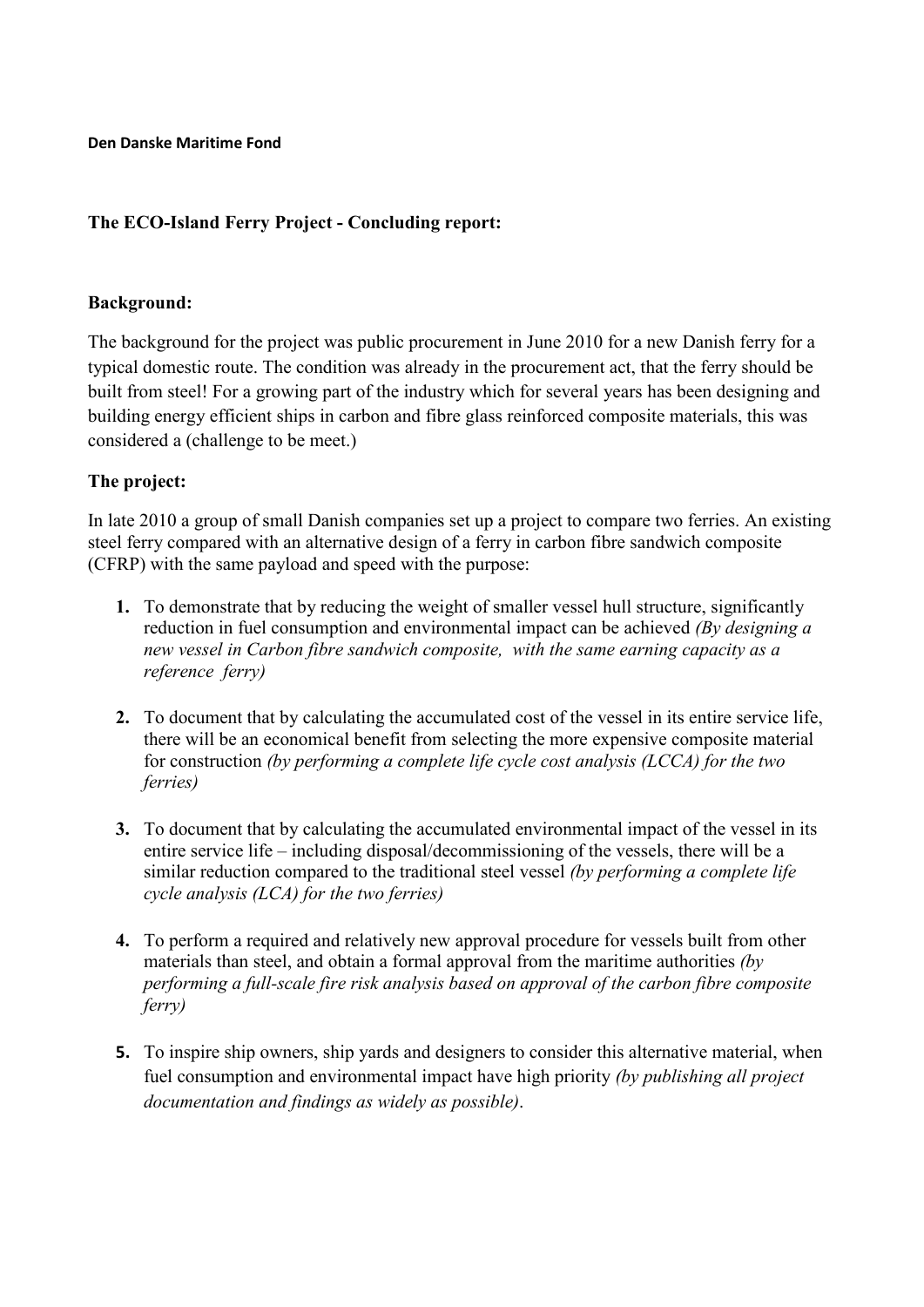The alternative ferry was named "ECO-Island ferry" The term defines a ferry build of light weight carbon fibre materials (CFRP) where the weight saving on the hull is used solely for reducing fuel consumption and thereby lowering the environmental impact (CO2 Foot print)

It was clear from the start of the project that the outcome of the various tasks had to be very credible to be acknowledged by the traditional industry, and therefore had to be performed according to recognised international standards. Some of the engineering disciplines required to perform these tasks is outside the traditional ship building skills, and therefore external assistance at considerable cost was expected.

In the process of funding the project, the EU Interreg IV a MARKIS project appeared at the scene, and the group decided to seek the project realised under the MARKIS umbrella. As MARKIS was a inter Scandinavian project, it was decided to form a steering group for the ECO-Island project with members from both Denmark and Sweden.

As the various task set up would require corporation between the industry, research institutes and the maritime authorities, the project organisation is called a "Triple Helix" organisation. The steering group worked out the project description (detailed tasks) and started searching for partners and possible funding of the project.

The search for funding of the project was much persistent done by Mr. Henrik Riisgard from the university of Aalborg and the MARKIS group (now MARCOD) Feedback from several interested Danish and Swedish partners offering their support in different technical areas and economical ways, resulted in a budget for the project. Most partners accepted to participate on a 50/50% basis, and others contributed without cost for the project. A major funding from Den Danske Maritime Fond finally made the project running.

A reference ferry had to be chosen for the project. Odder kommune offered to participate with the necessary information on the technical details of Tunø-Færgen, and the running cost of it.

## **Results:**

# **Re. 1:**

The design work resulted in a catamaran type of ferry where the need for ballast water is avoided, and the resulting light weight is dramatically less than the reference ferry.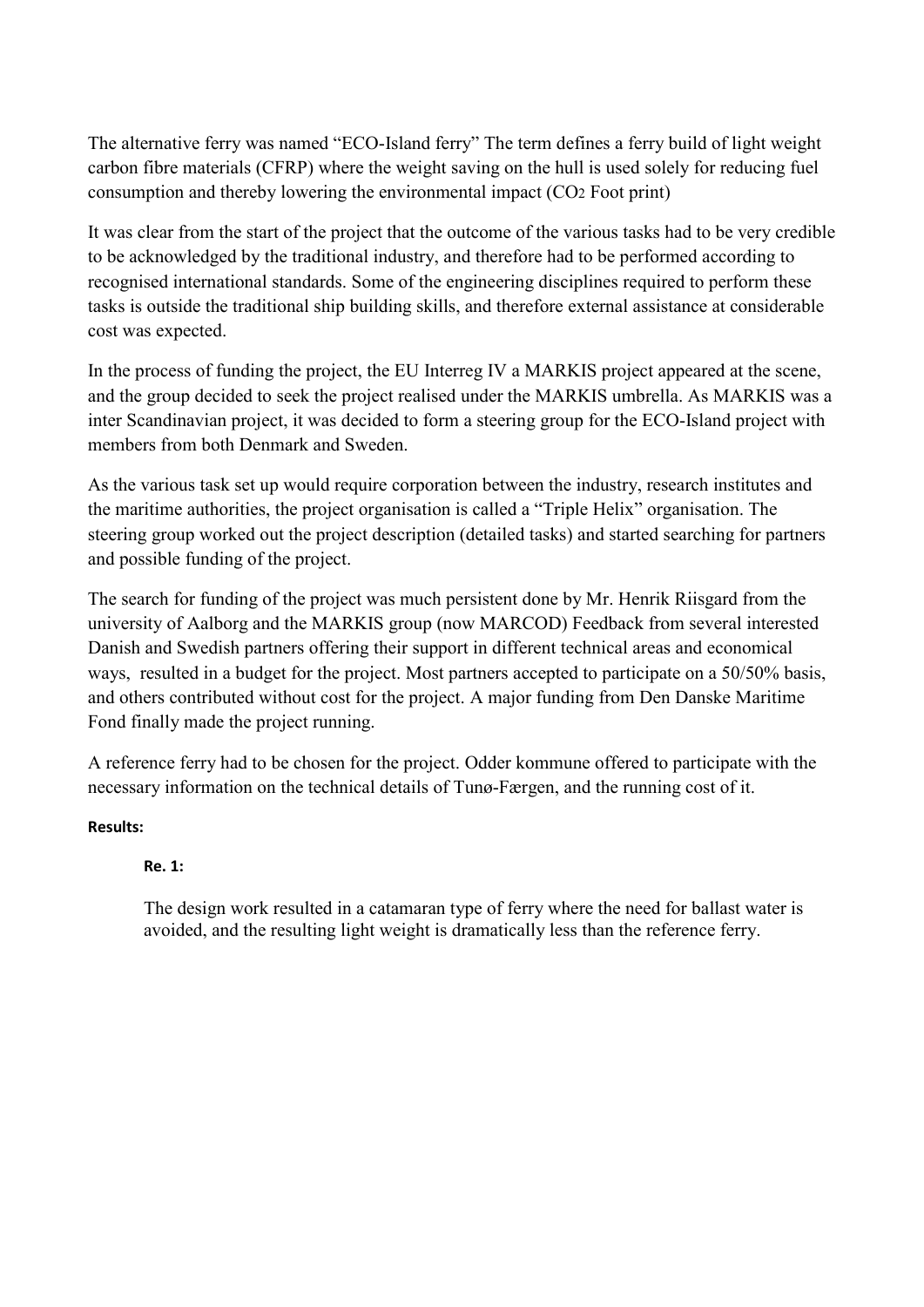

The design work was performed by Danish Yachts A/S, Coriolis utvecklings AB og Niels Hjørnet – Yacht Design.

### **Re. 2:**

The life cycle cost analysis (LCA) showed that the considerable savings in fuel cost was a result of the choice of lighter hull material.

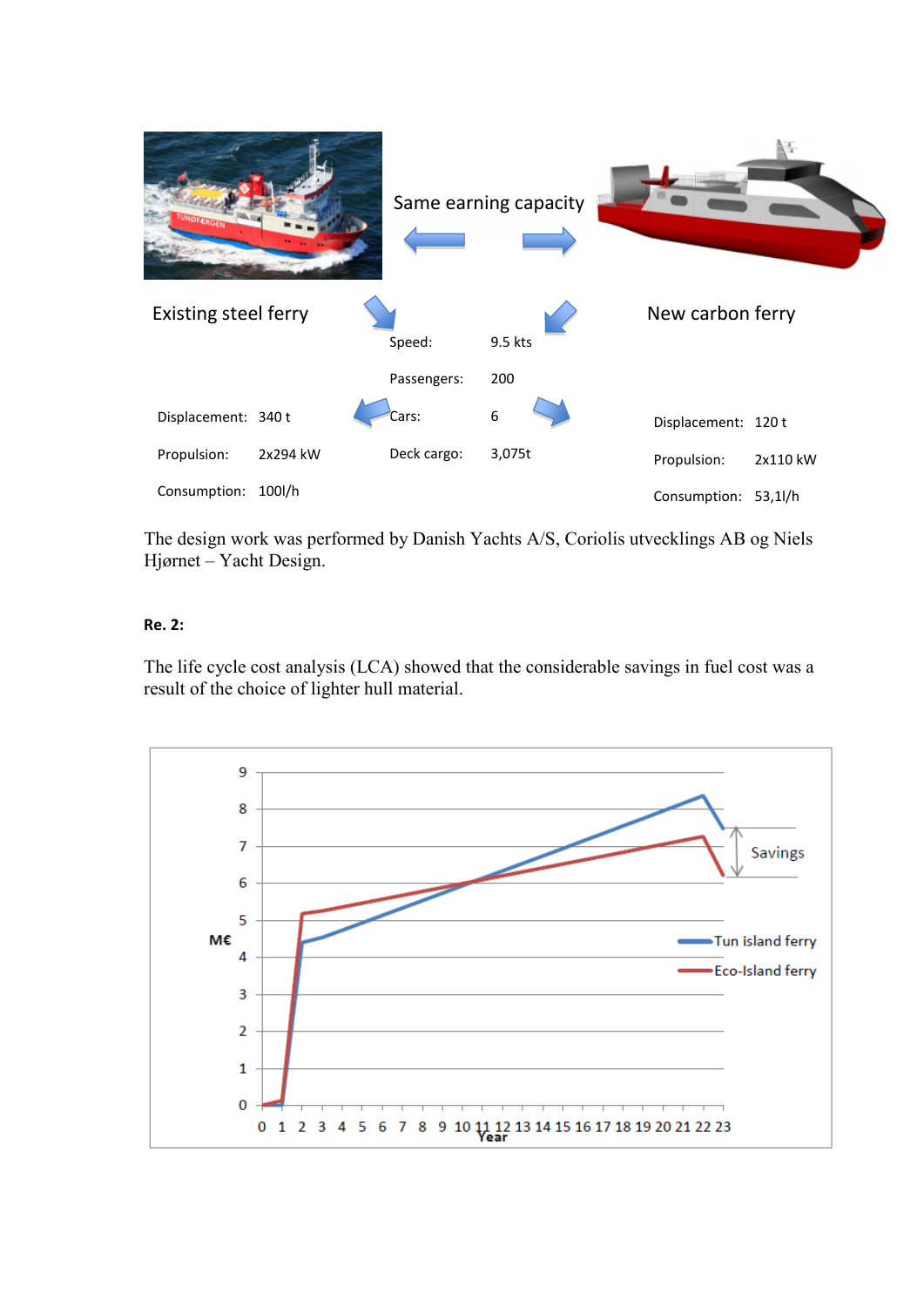The life cycle cost for the two vessels was compared for a period of 20 years. The return of investment depends largely on the operating hours of the vessel. With only 4 hours of operating per day, the break-even point where the cost of the reference ferry exceeds the cost of the composite ferry is approximately 8½ year after entering into service.

The life cycle cost analysis was performed by Åsa Lindqvist at SP Technical Research Institute of Sweden, Energy Technology department.

## **Re.3:**

The life cycle analysis assessment (LCA) comparing the two vessels impact on the environment "from cradle to cradle" confirmed our expectations that the consumption of fossil fuels through its lifetime, is the major argument for choosing the lighter construction material.



This analysis was performed by Schmidt and Watson, 2.-0 LCA Consultants, Aalborg, DK, and the critical review was done by Mr. Henrik Wenzel of Syddansk Universitet.

## **Re. 4:**

One major and time consuming task has been the approval of the composite ship by the maritime authorities. International conventions and EU directives has prescriptive regulations only for ships build from steel or equivalent non-combustible material.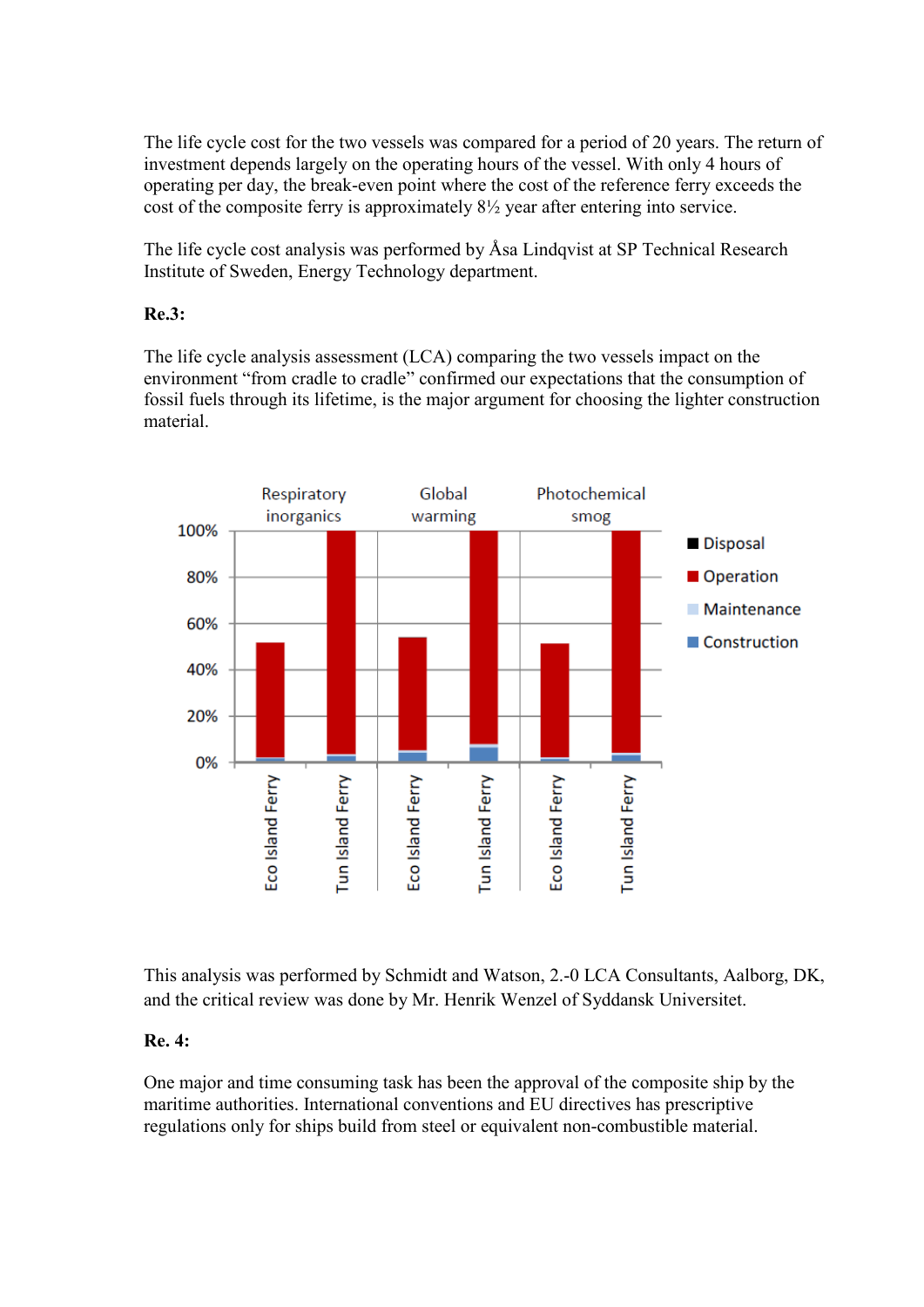With the amendment of Part F, (Regulation 17) in SOLAS chapter II-2 in 2002, the use of alternative design and arrangements was made possible on condition that an engineering risk analysis was performed. The Maritime Safety Committee (MSC) has issued a guideline – MSC/Circ. 1002 on how to perform the analysis in a general way.

This possibility was apparently also present in EC Directive 2009/45/EC - The "Ferry directive" and which the new design had to comply with (In Denmark: Meddelelser D)

However, during the course of the project, it was realised the wording of the Directive where the "Regulation 17" option is written into the annex to the directive could not be used for this design. The directive thereby precludes the utilisation of modern lightweight materials for improving the energy efficiency in modern ships. This condition has been confirmed by both Danish and Swedish maritime authorities.

It was therefore decided to continue the project according to SOLAS. This makes a rescue boat and a dedicated emergency generator mandatory, where the ferry directive opens up for alternative solutions for this.

The approval procedure has also changed during the course of the project. Initially (in 2010) the procedure for approving the alternative design was as described in MSC/Circ. 1002. However, already in 2009, Denmark submitted a proposal to IMO on general guidelines for approval of risk-based ship design. (MSC 86/5/3) The guideline describes a procedure to be followed when a risk analysis has to be performed on several areas of ship construction where SOLAS over the years has opened up for alternative designs.

The guideline was approved by IMO in June 2013 as MSC.1/Circ. 1455. The Danish maritime authorities will require this procedure to be followed in future projects where alternative designs must be approved.

At the time of writing, no final approval has been received from DMA.

#### **Re. 5:**

During the project, there has been considerable interest for the project from the maritime community and politicians.

In the fall of 2012, MARCOD presented the project for the Danish business and growth minister (Ole Sohn). The result of this approach was that the Financial act for 2013, which included allocating funding for demonstration projects in the "maritime conversion pool" now specifically pointed to *shipbuilding in new lightweight materials* as an area entitled to support.

From this followed the later "Næssund" ferry project, where the people behind the ECO-Island ferry project designed a new carbon fibre ferry for this domestic Danish crossing. At several occasions the project has been presented at conferences and events in Denmark and Sweden where energy efficient shipping has been on the agenda.